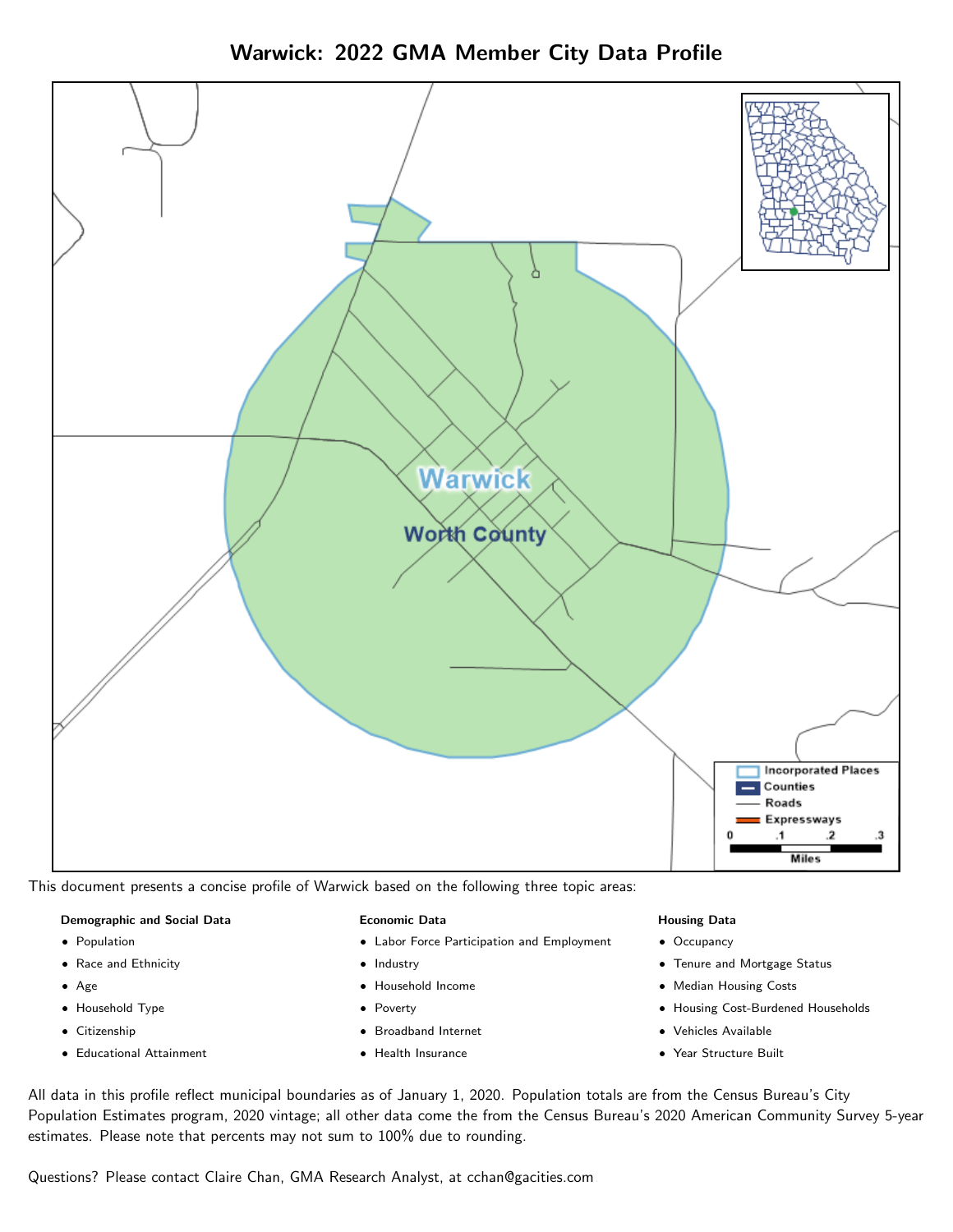# Warwick: Demographic and Social





## **Citizenship**



Source: American Community Survey, 2020 5-year estimates, table B05002 Source: American Community Survey, 2020 5-year estimates, table B15002

Race and Ethnicity



Source: U.S. Census Bureau, City Population Estimates, 2020 vintage Source: American Community Survey, 2020 5-year estimates, table B03002

## Household Type



Source: American Community Survey, 2020 5-year estimates, table B01001 Source: American Community Survey, 2020 5-year estimates, table B11001

### Educational Attainment



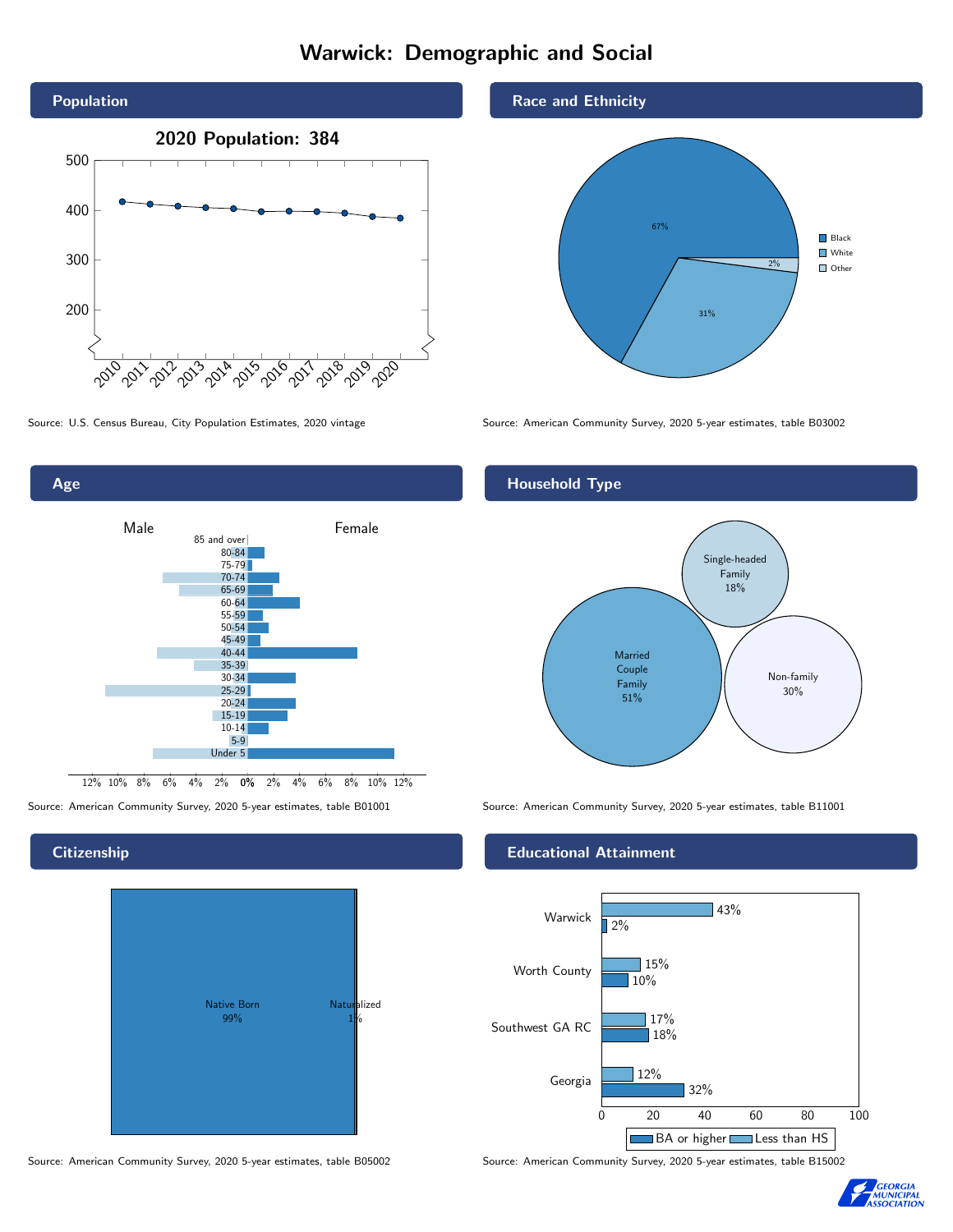# Warwick: Economic



Source: American Community Survey, 2020 5-year estimates, table B23001 Note: Unemployment rate is based upon the civilian labor force.



Source: American Community Survey, 2020 5-year estimates, tables B19013 and B19025 Source: American Community Survey, 2020 5-year estimates, table B17010



Industry

| Agriculture, forestry, fishing and hunting, and mining      | $1\%$ |
|-------------------------------------------------------------|-------|
| Construction                                                | 3%    |
| Manufacturing                                               | 36%   |
| <b>Wholesale Trade</b>                                      | $0\%$ |
| Retail Trade                                                | 15%   |
| Transportation and warehousing, and utilities               | $4\%$ |
| Information                                                 | $0\%$ |
| Finance and insurance, real estate, rental, leasing         | 2%    |
| Professional, scientific, mgt, administrative, waste mgt    | 6%    |
| Educational services, and health care and social assistance | 27%   |
| Arts, entertainment, recreation, accommodation, food        | $2\%$ |
| service                                                     |       |
| Other services, except public administration                | $1\%$ |
| Public administration                                       | 3%    |

Source: American Community Survey, 2020 5-year estimates, table C24030

## Poverty



### Health Insurance



Source: American Community Survey, 2020 5-year estimates, table B28002 Source: American Community Survey, 2020 5-year estimates, table B18135